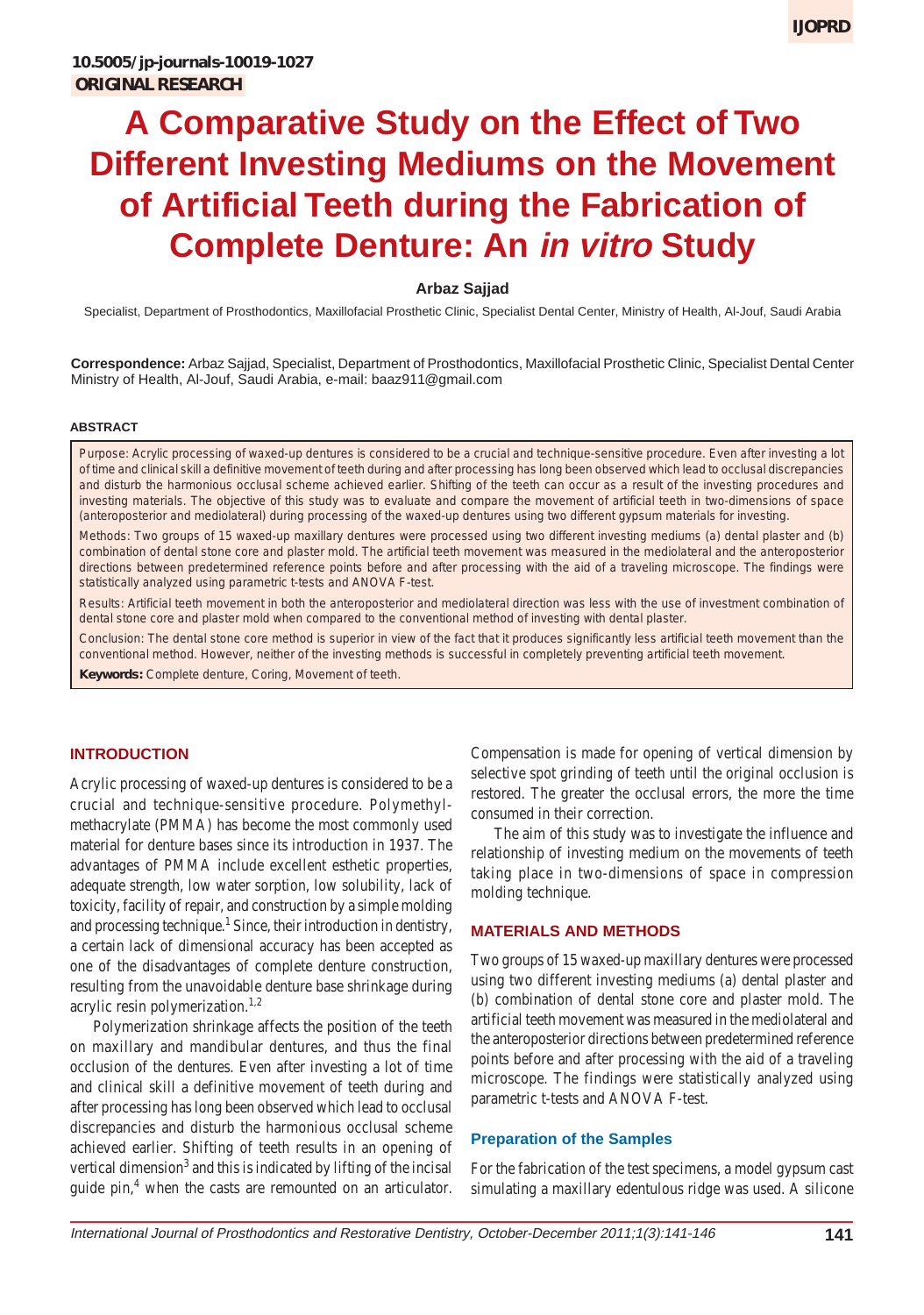#### *Arbaz Sajjad*

mold (Wirosil®; BEGO, Bremen, Germany) of the model gypsum cast was fabricated. This mold was used to make 30 duplicate master casts in type III dental stone (Castone™ Dental Stone, Dentsply Intl, Can**)** on which the complete maxillary dentures could be waxed and processed.<sup>5</sup>

The casts were assigned to the two test groups containing 15 casts each and the casts were scored numerically from 1 to 30. This was to aid in comparing the measurements taken before flasking with those taken after curing of the same denture, thus preventing errors of comparing measurements of one denture with those of other. To fabricate the initial denture, two layers of modeling wax (Modeling wax No.2, Hindustan Dental Products, Hyd, India) were adapted on a gypsum master cast. Semi-anatomic cross-linked acrylic teeth (Lactodent™; Pyrax Polymars, India) were arranged according to basic guidelines and the denture was completely waxed-up. This maxillary denture was duplicated with RTV silicon duplicating material (Wirosil®; BEGO, Bremen, Germany) to obtain a mold.

Using this silicone mold, 30 maxillary wax dentures with semi-anatomic cross-linked acrylic teeth (Lactodent<sup>TM</sup>, Pyrax Polymars; India) were fabricated on the previously poured casts.5-7 Small aluminum foil squares were stuck on the occlusal surface of the 1st premolars and 2nd molars using industrial cyanoacrylate adhesive (Feviquick™, Pidilite industries LTD, India).<sup>8</sup> Each square was scored with a cross using a No.23 Bard Parker blade<sup>8,9</sup> (Fig. 1). The center point of these crosses served as reference points which were measured with the aid of a traveling microscope<sup>8-10</sup> (Figs 2 and 3).

Measurements were made from:

- 1. Maxillary right 1st premolar (PM) to maxillary left 1st premolar (PM)
- 2. Maxillary right 2nd molar (SM) to maxillary left 2nd molar (SM)
- 3. Maxillary right 1st premolar (rt PM) to maxillary right 2nd molar (rt SM)
- 4. Maxillary left 1st premolar (lt PM) to maxillary left 2nd molar (lt SM).



**Fig. 1:** Waxed-up maxillary denture with small aluminum foil squares stuck on the occlusal surface of the reference teeth and scored with a cross



**Fig. 2:** Measurements being made with the aid of a traveling microscope



**Fig. 3:** Reference cross in alignment with the cross hair of traveling microscope

Using a traveling microscope before the investing of the specimens (waxed-up dentures) and afterward the specimens (waxed-up dentures) in groups 1 and 2 were invested.

Following investing mediums were used:

*Group 1:* Investing medium used – dental plaster. As mentioned above this group contained 15 waxed-up dentures all of which were invested in dental plaster in the conventional manner. Dental plaster was mixed according to the manufacturer's direction.

*Group 2:* First a coring of dental stone around the teeth followed by investing in dental plaster.<sup>11,12</sup> First a thick core of type III dental stone was applied all around the artificial cross-linked acrylic teeth in the shape of a horseshoe (Fig. 4). After the initial set of the stone core, a pour of dental plaster was done to completely fill the cope portion of the flask as in the conventional method of flasking using dental plaster.

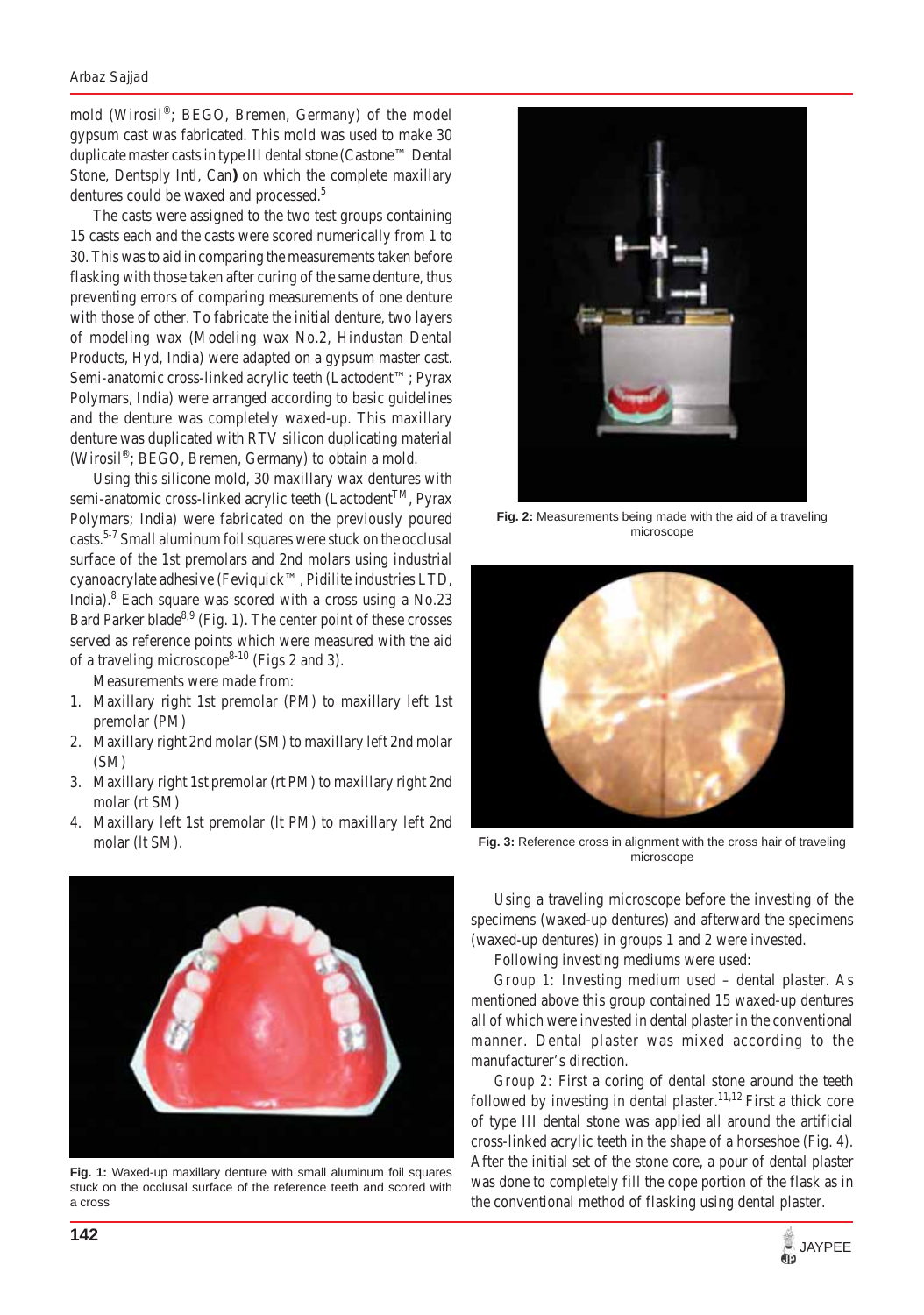

**Fig. 4:** A thick core of type III dental stone applied all around the artificial cross-linked acrylic teeth in the shape of a horseshoe

The rest of the denture processing steps were common to both the groups (groups 1 and 2). The flasks were placed in boiling water for 5 minutes<sup>12</sup> to perform wax boil out. The casts and the denture molds were allowed to cool till room temperature. Separating medium was applied while the dewaxed molds were warm to get a thin layer of separating medium. Later the molds were allowed to cool for 1 hour.<sup>12</sup> Packing was done with heat cure polymethyl-methacrylate (DPI Heat Cure®, Dental Products of India) following standardized procedure with a polymer: Monomer ratio of 3:1 by volume<sup>13</sup> (approximately 25 ml of polymer and 9 ml of monomer).<sup>12</sup> Trial closure was done to ensure complete closure of the flasks.<sup>12,14,15</sup> The flasks were bench cured for 2 hours before placing in the water bath unit and a short curing cycle of acrylic resin was followed for processing.14 The flasks were allowed to bench cool for 2 hours<sup>16,17</sup> and the dentures were divested carefully taking care that the dentures along with the cast were retrieved as a single unit.

Measurements were once again made as aforementioned after the processing of the specimens in groups 1 and 2. The measurements at the wax stage were used as the baseline readings, and all values were calculated with these measurements as the starting point. The results were subjected to statistical analysis using parametric tests—paired and unpaired t-test and ANOVA F-test.

## **STATISTICAL ANALYSIS**

The results for anterior-posterior and mediolateral dimensions were subjected to a paired t-test when comparing within the same specimen group and to an unpaired t-test with parametric inference, when comparing between the two specimen groups. In order to allow for multiple pair-wise comparisons within a specimen group a Bonferroni adjustment was employed, and statistical significance was accepted at  $p < 0.05$ .

# **RESULTS**

Mean values of all the four measurements using paired t-test for the 15 samples tested in group 1 were analyzed (Table 1). Of the two mediolateral measurements—the mean value of second molar to second molar (SM-SM) measurement before and after processing were statistically significant ( $p = 0.020$ ). In the anteroposterior direction—the mean values of the measurement from right premolar to right second molar (rt PMrt SM) before and after processing were found to be highly significant ( $p = 0.004$ ). Mean values of all the four measurements using paired t-test for the 15 samples tested in group 2 were analyzed (Table 2). The mean values of the mediolateral measurement for teeth movement—second molar to second molar (SM-SM) were highly significant ( $p = 0.001$ ). And mean values for both the anteroposterior measurements for teeth movement—left premolar to left second molar (lt PMlt SM) and right premolar to right second molar (rt PM-rt SM) were highly significant ( $p < 0.001$ ).

**Table 1:** Mean values of the four measurements before and after processing of dentures in group 1

| Conventional flasking using dental plaster   |                |         |                |         |         |                   |                    |
|----------------------------------------------|----------------|---------|----------------|---------|---------|-------------------|--------------------|
| Type                                         | $\overline{N}$ | Minimum | <i>Maximum</i> | Median  | Mean    | Std.<br>deviation | Paired t-test      |
| Premolar to premolar (PM-PM)                 |                |         |                |         |         |                   |                    |
| <b>Before</b>                                | 15             | 32.27   | 33.39          | 32.98   | 32.9193 | 0.36112           | $t(14) = 0.811$ ,  |
| After                                        | 15             | 32.0    | 34.6           | 32.760  | 32.794  | 0.6922            | $p = 0.431$ , NS   |
| Second molar to second molar (SM-SM)         |                |         |                |         |         |                   |                    |
| <b>Before</b>                                | 15             | 46.87   | 48.66          | 47.980  | 48.023  | 0.45577           | t $(14) = 2.636$ , |
| After                                        | 15             | 46.8    | 49.1           | 47.480  | 47.727  | 0.6466            | $p = 0.020, S$     |
| Rt premolar to rt second molar (rt PM-rt SM) |                |         |                |         |         |                   |                    |
| <b>Before</b>                                | 15             | 21.43   | 23.42          | 22.310  | 22.3040 | 0.41983           | t $(14) = 3.486$ , |
| After                                        | 15             | 21.0    | 22.9           | 21.940  | 21.972  | 0.5783            | $p = 0.004$ , HS   |
| Lt premolar to lt second molar (lt PM-lt SM) |                |         |                |         |         |                   |                    |
| <b>Before</b>                                | 15             | 20.89   | 22.81          | 21.6900 | 21.77   | 0.51605           | $t(14) = 1.681,$   |
| After                                        | 15             | 20.70   | 23.3           | 21.600  | 21.607  | 0.6354            | $p = 0.115$ , NS   |

S: Significant; NS: Not significant; HS: Highly significant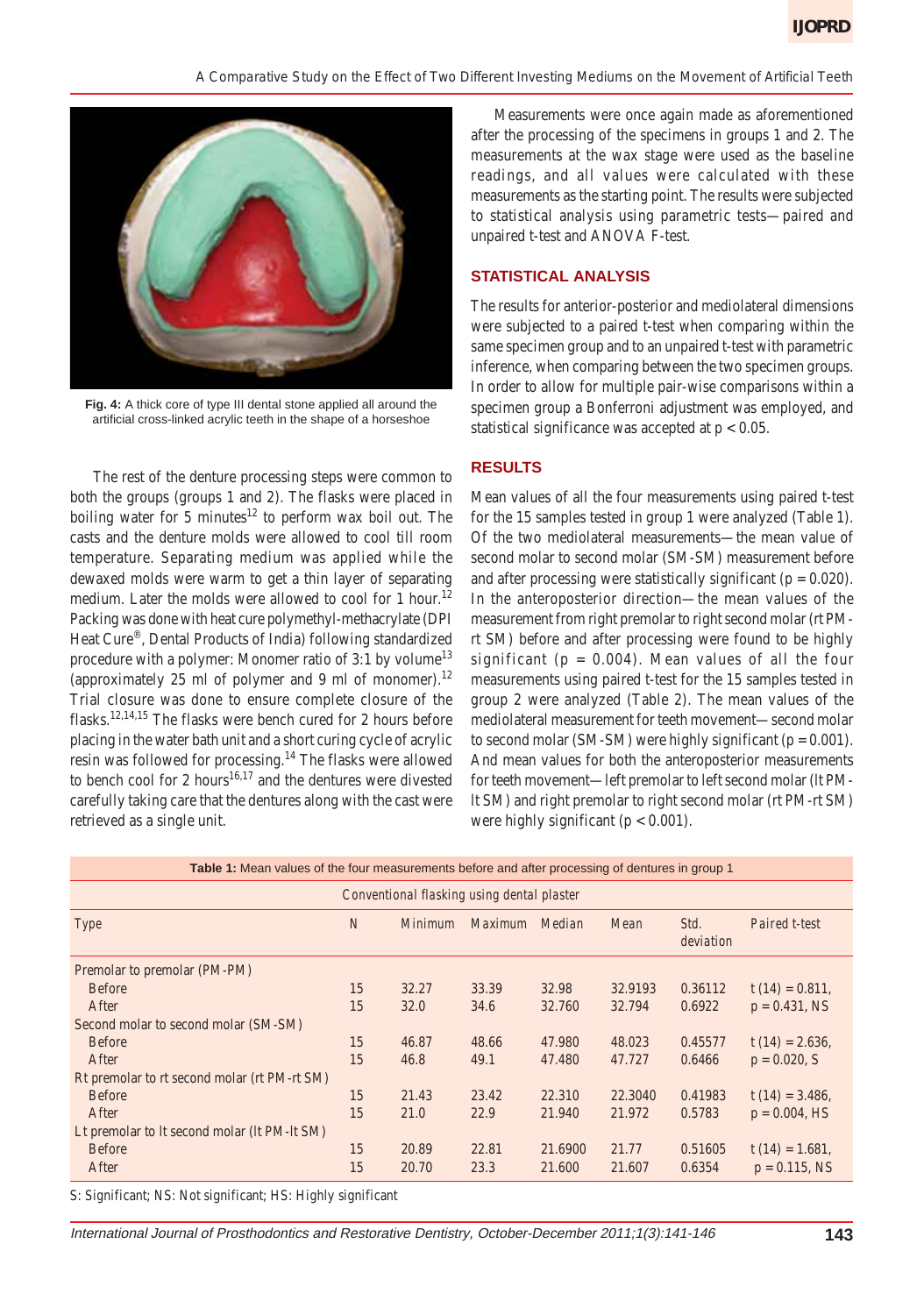## *Arbaz Sajjad*

| <b>Table 2:</b> Mean values of the four measurements before and after processing of dentures in group 2 |                |         |                |         |         |                   |                    |
|---------------------------------------------------------------------------------------------------------|----------------|---------|----------------|---------|---------|-------------------|--------------------|
| Flasking with dental stone core around the teeth                                                        |                |         |                |         |         |                   |                    |
| Type                                                                                                    | $\overline{N}$ | Minimum | <i>Maximum</i> | Median  | Mean    | Std.<br>deviation | Paired t-test      |
| Premolar to premolar (PM-PM)                                                                            |                |         |                |         |         |                   |                    |
| <b>Before</b>                                                                                           | 15             | 32.00   | 34.81          | 33.3200 | 33.2107 | 0.6858            | t $(14) = 2.574$ , |
| After                                                                                                   | 15             | 31.7    | 34.7           | 32.960  | 32.960  | 0.7518            | $p = 0.022$ , S    |
| Second molar to second molar (SM-SM)                                                                    |                |         |                |         |         |                   |                    |
| <b>Before</b>                                                                                           | 15             | 47.12   | 48.30          | 47.530  | 47.6827 | 0.44682           | $t(14) = 3.959$ ,  |
| After                                                                                                   | 15             | 46.5    | 48.5           | 47.440  | 47.426  | 0.5256            | $p = 0.001$ , HS   |
| Rt premolar to rt second molar (rt PM-rt SM)                                                            |                |         |                |         |         |                   |                    |
| <b>Before</b>                                                                                           | 15             | 21.41   | 22.662         | 22,3000 | 22.2247 | 0.3479            | t $(14) = 5.093$ , |
| After                                                                                                   | 15             | 21.6    | 22.5           | 22.140  | 22.063  | 0.2916            | $p = 0.000, HS$    |
| Lt premolar to lt second molar (lt PM-lt SM)                                                            |                |         |                |         |         |                   |                    |
| <b>Before</b>                                                                                           | 15             | 20.95   | 22.30          | 21.870  | 21.8040 | 0.42812           | t $(14) = 4.444$ , |
| After                                                                                                   | 15             | 20.7    | 22.1           | 21.710  | 21.633  | 0.3778            | $p = 0.001$ , HS   |

S: Significant; HS: Highly significant

| Table 3: Comparison of the mean of difference for four measurements between groups 1 and 2 |                   |                         |                |                       |                                 |                   |  |
|--------------------------------------------------------------------------------------------|-------------------|-------------------------|----------------|-----------------------|---------------------------------|-------------------|--|
| Type                                                                                       |                   | <b>Groups</b>           | $\overline{N}$ | Mean of<br>difference | Std. deviation<br>of difference | $t$ -test         |  |
| Premolar to premolar                                                                       | Difference        | Group 1: Dental plaster | 15             | 0.5107                | 0.30911                         | $t(28) = 1.217$   |  |
| $(PM-PM)$                                                                                  |                   | Group 2: Dental stone   | 15             | 0.3933                | 0.20924                         | $p = 0.234$ , NS  |  |
| Second molar to second molar                                                               | <b>Difference</b> | Group 1: Dental plaster | 15             | 0.4787                | 0.19364                         | $t(28) = 2.467$ , |  |
| $(SM-SM)$                                                                                  |                   | Group 2: Dental stone   | 15             | 0.3367                | 0.11043                         | $p = 0.020, S$    |  |
| Rt premolar to rt second molar                                                             | <b>Difference</b> | Group 1: Dental plaster | 15             | 0.4187                | 0.25754                         | $t(28) = 3.318,$  |  |
| $(rt PM-rt SM)$                                                                            |                   | Group 2: Dental stone   | 15             | 0.1913                | 0.06379                         | $p = 0.003$ , HS  |  |
| Lt premolar to It second molar                                                             | Difference        | Group 1: Dental plaster | 15             | 0.3640                | 0.17233                         | $t(28) = 3.153$ , |  |
| $(lt PM-lt SM)$                                                                            |                   | Group 2: Dental stone   | 15             | 0.2107                | 0.07601                         | $p = 0.004$ , HS  |  |

S: Significant; NS: Not significant; HS: Highly significant



**Fig. 5:** Comparison of the mean of difference for four measurements between groups 1 and 2

Analysis of the data from the comparison of mean difference for all the four measurements between the groups 1 and 2 was done using unpaired t-test (Table 3 and Fig. 5). The results are indicative of an appreciable difference  $(p < 0.005)$  in artificial teeth movement in the anteroposterior direction between groups 1 and 2. In group 2, artificial teeth movement in the anteroposterior direction is statistically less than group 1. Analysis of the data for group 1 using ANOVA F-test shows that the comparison of mean difference for the four measurements (two mediolateral and two anteroposterior) was not statistically significant (Table 4).

This result is indicative that artificial teeth movement was uniform in both the dimensions (mediolateral and anteroposterior). However, analysis of data for group 2 shows a statistically significant difference between the two mediolateral and two anteroposterior mean difference values ( $p = 0.000$ ). Thus, artificial teeth movement in the anteroposterior dimension was significantly less than in the mediolateral dimension for group 2.

## **DISCUSSION**

This study evaluated and compared the movement of artificial teeth in two dimensions of space (anteroposterior and mediolateral) during processing of the waxed-up dentures using two different gypsum materials for investing. The tooth may change in its position as a result of the investing procedures. The setting expansion will result in the movement of the tooth along with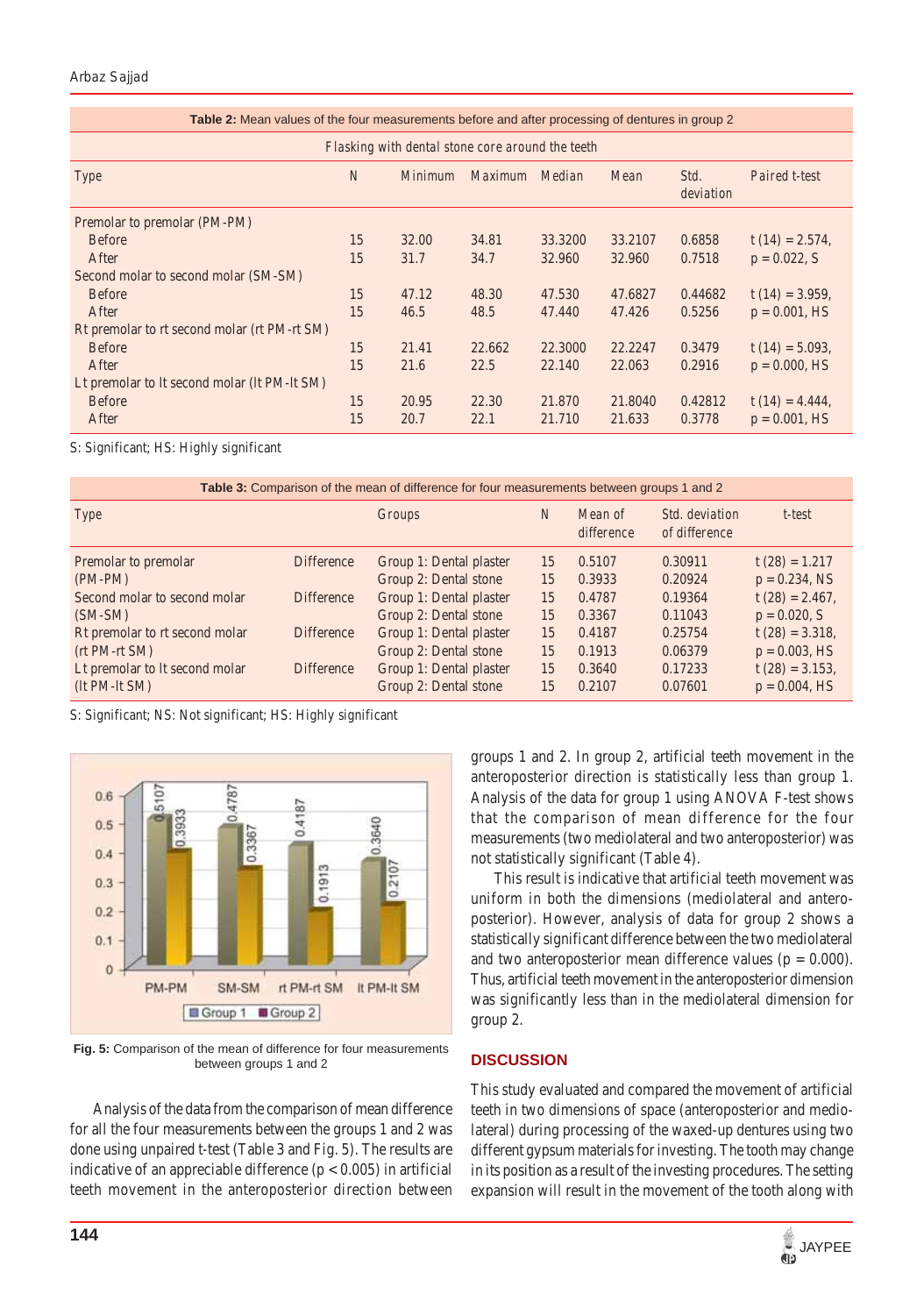| Dependent variable: Difference |                                              |        |                |                     |  |  |
|--------------------------------|----------------------------------------------|--------|----------------|---------------------|--|--|
| Group                          | Type                                         | Mean   | Std. deviation | ANOVA F-test        |  |  |
| Group 1: Dental plaster        | Premolar to premolar (PM-PM)                 | 0.5107 | 0.30911        | $F(3.56) = 1.107$ , |  |  |
|                                | Second molar to second molar (SM-SM)         | 0.4787 | 0.19364        | $p = 0.354$ , NS    |  |  |
|                                | Rt premolar to rt second molar (rt PM-rt SM) | 0.4187 | 0.25754        |                     |  |  |
|                                | Lt premolar to lt second molar (Lt PM-lt SM) | 0.3640 | 0.17233        |                     |  |  |
| Group 2: Dental stone          | Premolar to premolar (PM-PM)                 | 0.3933 | 0.20924        | $F(3.56) = 8.717$ , |  |  |
|                                | Second molar to molar (SM-SM)                | 0.3367 | 0.11043        | $p = 0.000, HS$     |  |  |
|                                | Rt premolar to rt second molar (rt PM-rt SM) | 0.1913 | 0.06379        |                     |  |  |
|                                | Lt premolar to lt second molar (lt PM-lt SM) | 0.2107 | 0.07601        |                     |  |  |

**Table 4:** Comparison of the mean of difference for the four measurements within each group (to test the effect across the types)

NS: Not significant; HS: Highly significant

the setting dental plaster. Analysis of the data from the comparison of mean difference for all the four measurement between the groups 1 and 2 using unpaired t-test showed that artificial teeth movement in the mediolateral direction, between right premolar to left premolar (PM-PM) was nearly the same for both groups 1 and 2. Whereas there was an appreciable difference in artificial teeth movement in the antero-posterior direction between groups 1 and 2. In group 2 artificial teeth movement in the anteroposterior direction is statistically less than group 1. Therefore the combination of dental stone core and dental plaster in the mold appears to be more effective in reducing artificial teeth movement. These findings are in agreement with the findings of earlier studies by Zakhari  $NK^{11}$  and Turakhia et al.<sup>12</sup> The investment combination of Plaster of Paris in the mold and an artificial stone cap was superior to other media investigated.<sup>18</sup> However, an earlier study by Vieira $19$  concluded that the magnitude of the setting expansion of the investing stone had no significant influence on the changes which occurred in the relative positions of teeth.

Comparison of the mean of difference for the four measurements within group 1 by ANOVA F-test shows nearly uniform teeth movement in both mediolateral and anteroposterior dimensions. This may be because the artificial teeth are surrounded by fairly uniform volume of dental plaster on all the sides. Whereas artificial teeth movement is least in the anteroposterior dimension ( $p = 0.000$ ) in the dental stone core investing procedure (group 2) and more in the mediolateral direction as teeth are supported in these regions by relatively weaker materials namely dental plaster. Artificial stone core with a low water: Powder ratio has been suggested as an investing medium to resist the pressure of the expanding acrylic resin. A disadvantage of using stone is that it takes more caution and time to deflask and recover cured dentures.<sup>11</sup>

It appears that pressure induced within a plastic mass of acrylic dough in an enclosed flask is difficult to contain. Solution of this problem does not appear to lie in stronger materials to resist this force but it probably lies in restricting and minimizing the forces created or induced within the flask. In other words what we need is a denture base material, which

would give adequate physical properties without needing heavy pressure during closure of flask. Newer methods of polymerizing acrylic resin have come into existence in order to decrease the amount of distortion that occurs during the processing of the denture.

Alexander,<sup>20</sup> Becker et al,<sup>21</sup> Jakson et al,<sup>22</sup> Baemert et al,<sup>23</sup>  $Dirckx<sup>24</sup>$  had conducted studies on injection molding systems and they concluded that there was no significant change in the dimension of cured dentures using this technique in comparison with the compression molding technique. Strohaver<sup>25</sup> reported that the injection molding system was more superior in terms of dimensional accuracy. Shlosberg et al,  $^{26}$  Wakkace,  $^{27}$  Sanders et al<sup>28</sup> and Negreiros et al<sup>29</sup> conducted tests to compare microwave energy and conventional hot water bath polymerization techniques. The two methods of polymerization produced similar dimensional accuracy in complete denture bases.

This study focused on the effect of two gypsum investing medium on the movement of artificial teeth in two dimensions of space, i.e. mediolateral and anteroposterior by comparing measurements at two intervals, i.e. before and after acrylization. There is a need for further studies to evaluate artificial teeth movement in three dimensions of space serially, step by step from the wax-up to completion of processing, cooling, deflasking and after deflasking.

#### **CONCLUSION**

Within the limits of the present study and on the basis of results obtained, it may be concluded that: (1) The dental stone core method is superior in view of the fact that it produces significantly less artificial teeth movement than the conventional method. (2) Artificial teeth movement in the horizontal plane is minimized by the use of the investment combination of dental stone core and plaster mold. (3) The ability of the investing medium to restrict artificial teeth movement might depend on its capacity to resist the pressure induced within the acrylic, when the flask is closed under pressure. (4) Neither of the investing methods is successful in completely preventing artificial teeth movement.